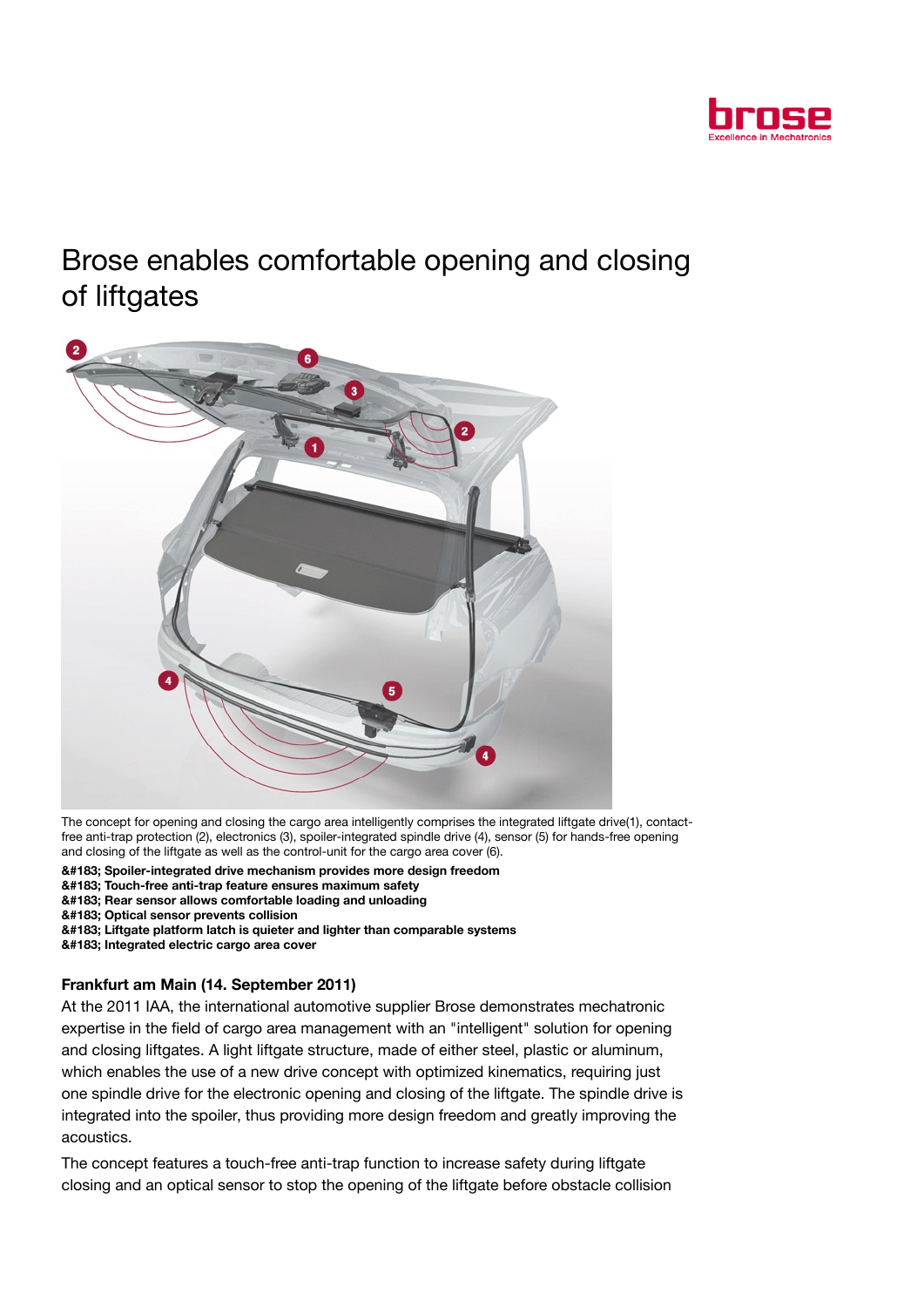

occurs (e.g. garage structure). A sensor makes loading and unloading vehicles more convenient, ensuring the touch-free opening and closing of the liftgate and cargo area cover if requested.

"Comfort means making vehicle operation easier and more convenient and we designed our integrated liftgate concept based on this approach. In addition to the aspect of lightweight construction, its purpose is to complete the cargo area management and to increase the driver's safety," explains Kurt Sauernheimer, Executive Vice President responsible for the area of door systems.

## Spoiler-integrated spindle drive

The use of a light structure - Brose opted for plastic in its exhibit – allows the integration of an innovative drive concept: Only one spindle drive is required for the electronic opening and closing of the liftgate. Its horizontal position, packaged within the spoiler, makes it invisible from the outside. This also provides considerable acoustic benefits. Access to the cargo area has been significantly improved since all visible moveable components such as spindles or gas struts are no longer required.

### Sensors for more safety

In contrast to standard electrically powered liftgates equipped with anti-trap features, which react

only in the event of a collision, Brose's design is based on capacitive sensors. This direct anti-trap function recognizes obstructions without any contact and stops the closing process prior to a collision. Through the use of plastic in the liftgate, the reception conditions for the sensors of the capacitive anti-trap protection function are improved and the the antennae can be integrated safely and hidden in the liftgate structure. Yet, the use of this technology is by no means limited to plastics: Brose also offers the same anti-trap feature for metal structures and provides several solutions for safe, hidden integration.

### Sensors for more comfort

When it comes to providing additional comfort, the use of sensors allows the integration of additional features. Brose has integrated a sensor into the bumper, for example, which responds to a simple foot movement to open and close the liftgate, making loading and unloading of the vehicle more convenient without any key operation or luggage being set down.

Another option is to combine the liftgate sensor with the cargo area cover, which opens and closes simultaneously with the liftgate. The system is completed by collision protection, a concept study of which is presented by the supplier in Frankfurt: An optical sensor recognizes obstructions and stops the opening of the liftgate, preventing any collision with the garage structure.

Platform latch with automatic soft-close feature

The platform latch integrated into the overall system astounds with its excellent acoustics, low weight and cost. Equipped with a cable actuator, it opens virtually noise-free like no other commercially available liftgate latch. With a weight of 400 grams, the latch is also 30% lighter than the products of competitors. The liftgate system comes with an automatic

Brose México, S.A. de C.V. Parque Industrial El Marqués Av. de la Corte No. 4 C.P. 76246 El Marqués, Qro.